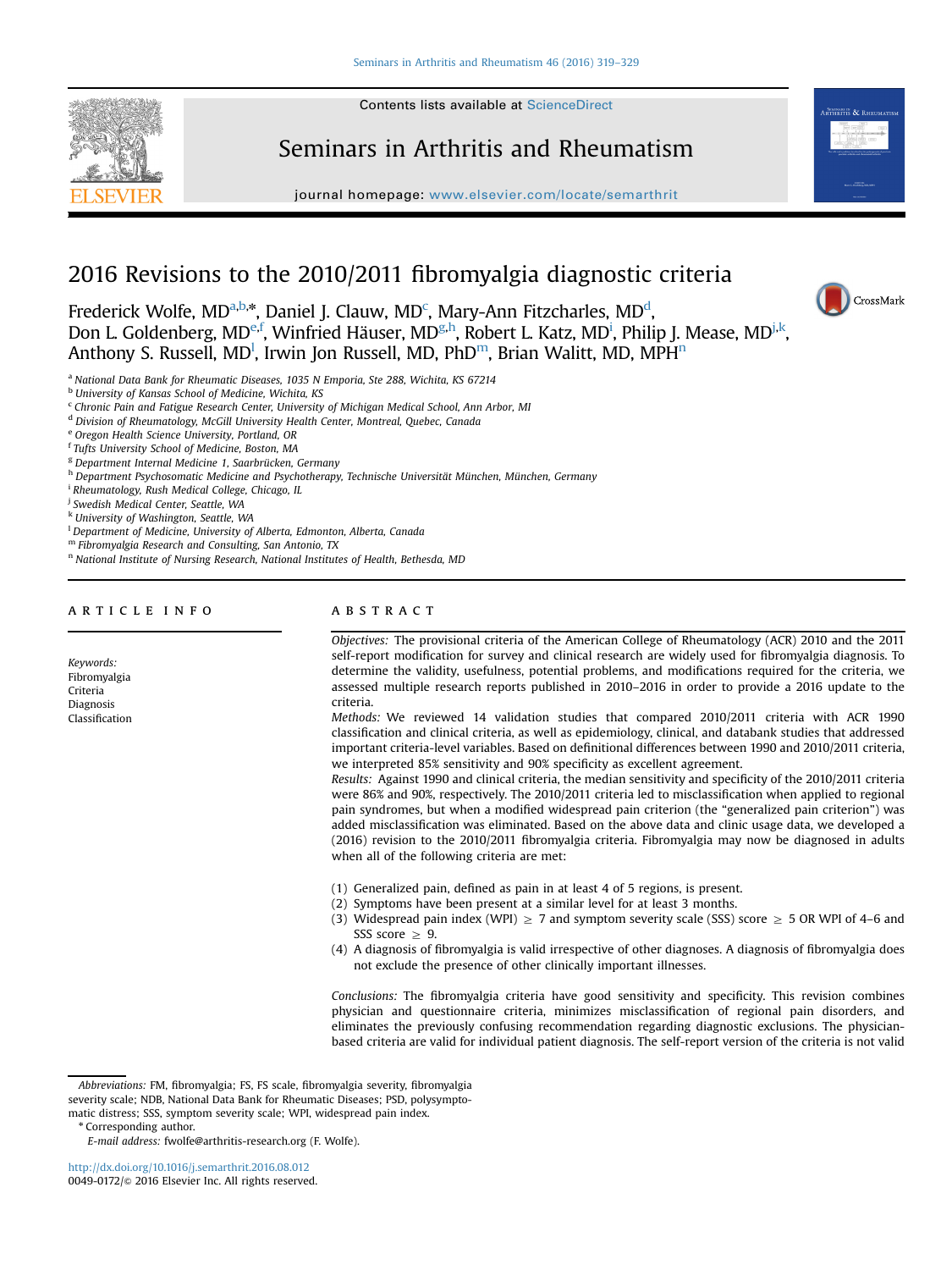for clinical diagnosis in individual patients but is valid for research studies. These changes allow the criteria to function as diagnostic criteria, while still being useful for classification.

 $\odot$  2016 Elsevier Inc. All rights reserved.

## Introduction

#### Purpose

In 1990, the American College of Rheumatology (ACR) first approved criteria for fibromyalgia, "The American College of Rheumatology 1990 criteria for the classification of fibromyalgia" [\[1\]](#page-9-0). In 2010, the ACR endorsed the "The American College of Rheumatology Preliminary Diagnostic Criteria for Fibromyalgia and Measurement of Symptom Severity" as "an alternative method of diagnosis"  $[2]$ , but indicated that "This criteria set has been approved by the American College of Rheumatology (ACR) Board of Directors as Provisional. This signifies that the criteria set has been quantitatively validated using patient data, but it has not undergone validation based on an external data set. All ACRapproved criteria sets are expected to undergo intermittent updates." However, in 2015 the ACR altered its view of diagnostic criteria, writing that "the ACR will provide approval only for classification criteria and will no longer consider funding or endorsement of diagnostic criteria" [\[3\]](#page-9-0). Since the publication of the 2010/2011 criteria, multiple studies have been performed with respect to validation. In addition, extensive research and clinical use of the criteria have identified areas for update. In this article we review validation and clinical data, combine the 2010/2011 criteria into a single set, provide clarifying modifications to the criteria, and describe how the new (2016) combined criteria should be used. In these respects we follow the original 2010 recommendations of the ACR for intermittent updates.

#### Background

A detailed description of the history of fibromyalgia criteria is available [\[4\]](#page-9-0). Modern criteria for fibromyalgia arose in 1977 from the observations and criteria of Smythe and Moldofsky [\[5\].](#page-9-0) These authors first proposed a tender point count and a requirement of "widespread aching." In 1981, Yunus et al. [\[6\]](#page-9-0) formally proposed criteria that included tender points and the "presence of generalized aches and pains involving 3 or more anatomic sites …." In an effort to standardize fibromyalgia criteria, a multi-center study was organized that resulted in the ACR 1990 classification criteria for fibromyalgia [\[1\].](#page-9-0) The criteria fixed the number of tender points at 11 out of a possible 18 and added the requirement for widespread pain—defined as 4-quadrant plus axial pain. The widespread pain criterion was not an essential part of the criteria, as the criteria worked just as well in terms of accuracy without the widespread pain requirement [\[1\].](#page-9-0) Defined widespread pain was an ad hoc measure added only to aid in epidemiologic screening. However, with the passage of time, the widespread pain definition became an essential element and central part of the fibromyalgia definition, even though it was not part of pre-1990 criteria definitions.

There is no gold standard for fibromyalgia diagnosis. The 1990 criteria were based on the consensus of unblinded rheumatology physician investigators in the 1990 study regarding the degree of symptom severity and how many tender points were needed to diagnose fibromyalgia. The 1990 criteria were widely accepted by the research community, but generally ignored by most physicians for reasons that included the difficulty non-rheumatologists had in performing the tender point examination. Although there are few data on this point, it is likely that most diagnoses in the

community were made by physicians who used symptoms rather than the tender point examination and the absolute widespread pain requirement. Using 2012 US National Health Interview Survey (NHIS) data  $[7]$ , Walitt et al.  $[8]$  have recently reported that more 70% of persons reporting a diagnosis of fibromyalgia do not satisfy NHIS (surrogate) fibromyalgia criteria.

Partly in response to the tender point difficulty, the 2010 criteria dropped the tender point and widespread pain requirements, replacing them with a count of 19 painful regions and a series of fibromyalgia symptom assessments. These changes altered the case definition of fibromyalgia somewhat. Practically, the 2010 criteria study found that there was  $\geq$  85% agreement in diagnosis when using the 1990 and 2010 criteria set definitions, and that 93–94% of 2010 positive individuals satisfied the 1990 widespread pain criterion—a level the 2010 authors considered satisfactory [\[2\]](#page-9-0).

The 1990 classification and 2010 diagnostic criteria were developed among rheumatology patients and were physician based, meaning that the physician evaluated the patient by interview and used usual medical examinations to consider other diagnostic possibilities. The 1990 criteria assessment also required the physician to perform a tender point examination. The 2010 criteria required no specific physical examination. Instead, it depended on the number of reported painful body regions, as assessed by the widespread pain index (WPI), and the severity of symptoms, as measured by the symptom severity scale (SSS). In 2011, the authors of the 2010 criteria published a modification of the 2010 criteria that allowed diagnosis to be accomplished entirely by self-report. In recognition of the problems with selfreport diagnosis, the 2011 authors cautioned that the modified criteria should be used only for research and not for clinical diagnosis. The 2011 criteria also introduced a fibromyalgia severity (FS) score—the sum of the WPI and SSS—which permitted a quantitative measurement of the severity of fibromyalgia symptoms.<sup>1</sup> This scale can also be used with the 2010 criteria as the WPI and SSS are part of both criteria sets. In the text that follows we often refer to the "2010/2011" criteria when we want to address the 2010 as well as the 2011 criteria, as both sets are extremely similar.

#### The nature of fibromyalgia criteria

Both the 1990 and the 2010/2011 criteria separate cases and non-cases based on severity. The 2010/2011 criteria discriminate based on the levels of WPI and SSS, but can easily and appropriately be modeled by the 0–31 FS score. By criteria definition, it is impossible to satisfy the 2010/2011 criteria with an FS score  $\langle 12.5 \rangle$ The overall accuracy of an FS classification using an FS cut point of 12–13 depends on the distribution of FS scores, but has been shown to be about 92–96% (see discussion below and Ref. [\[9\]](#page-9-0)). The 1990 criteria require the presence of widespread pain (4-quadrant pain), but once that is present, all persons with  $\geq 11$  tender points satisfy the fibromyalgia criteria. Approximately 10–12% of the general population report widespread pain [\[10\]](#page-9-0). The tender point count depends not only on the intrinsic decrease in pain threshold

 $1$  The name, FS score or scale, has also been called the polysymptomatic distress scale (PSD), a term that has been vigorously contested and defended elsewhere.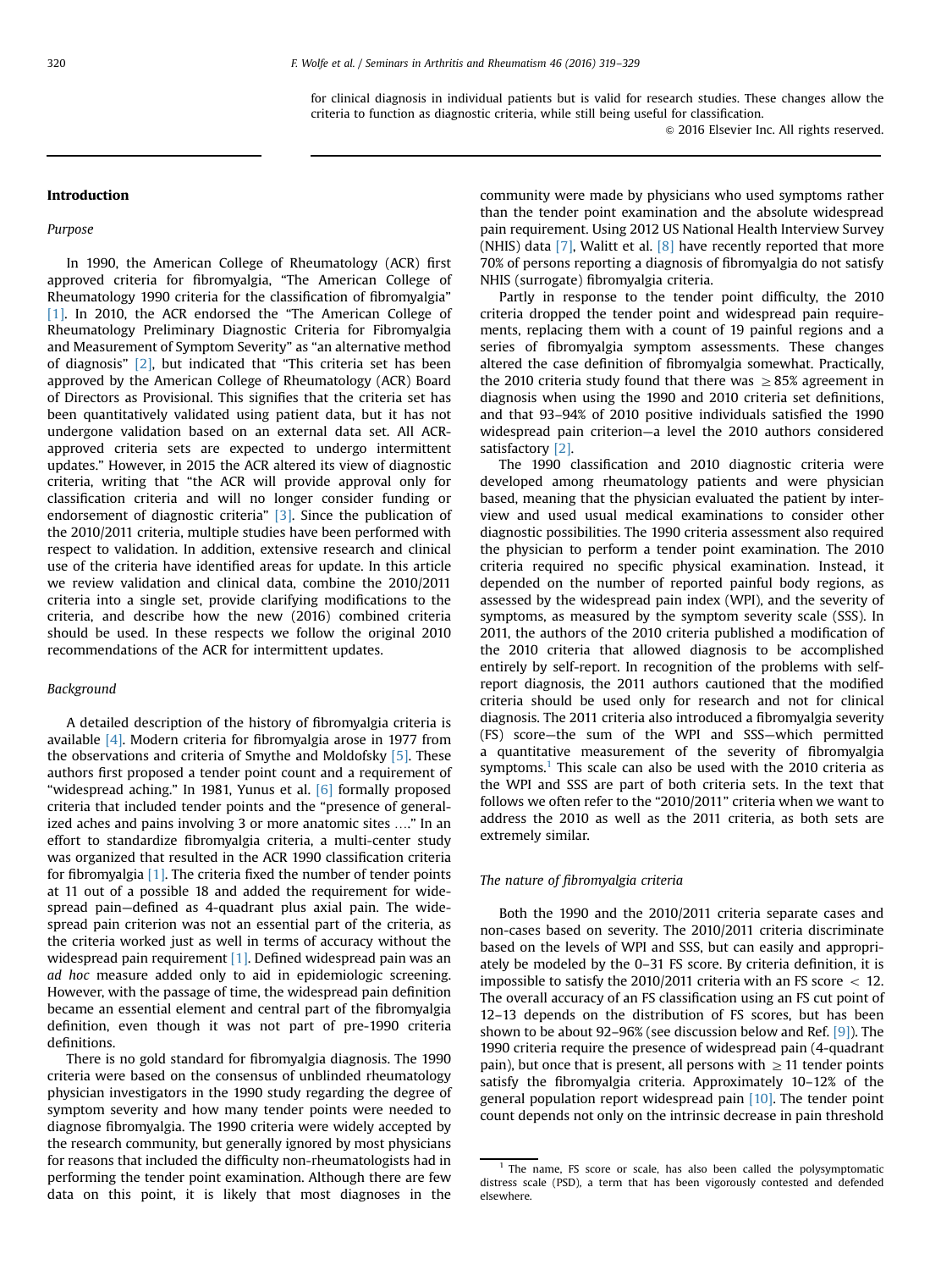but also on the self-report of the patient and the performance and interpretation of the physician examiner. The tender point count is highly correlated with patient symptoms, but the dolorimetry measure of pain threshold, which may be considered a semiobjective measure of pain threshold, is not. Gracely et al. [\[11\]](#page-9-0) called the tender point count "some unspecified combination of tenderness and distress"; it has also been called "a sedimentation rate for distress" [\[12\].](#page-9-0)

#### Measurement error and criteria assessment

The absence of a gold standard to identify fibromyalgia confounds evaluation of fibromyalgia criteria. This problem begins with the arbitrary nature of 1990 caseness and extends to measurement issues in the 1990 and 2010/2011 criteria. For the 1990 criteria, measurement error, difficulty in the performance of the tender point examination, and subjective contribution of physicians and patients leads to reduced reliability and validity. However, except for concern about circularity expressed after the publication of the 1990 criteria [\[13\],](#page-9-0) there has been almost no criticism of the validity or reliability of the 1990 criteria. The few data available show reliability coefficients  $\leq 0.71$  [\[14](#page-9-0)–[17\].](#page-9-0) The tender point count appears to work best when there is unspoken interaction between doctors and patients who take clues from each other and adjust their examinations and response, as fibromyalgia symptoms are always on the minds of the physician and patient. One could argue that during the clinical interview for 1990 criteria diagnosis, elements of the 2010/2011 criteria are almost always included. However, no study has examined that possibility.

In the evaluation of 2010/2011 criteria, the 1990 criteria have been used as a reference standard, with the result that inherent measurement error in the 1990 criteria will be carried over to the 2010/2011 criteria. The idea that valid sensitivity and specificity can be derived from comparisons with the 1990 criteria is only partially true, as the 1990 criteria examination will often be unreliable. A second major factor in any disagreement between the 1990 and 2010/2011 criteria is that the 2010 criteria deliberately altered the definition of fibromyalgia slightly by explicitly giving more emphasis to symptoms by the use of the SSS. Thus, in evaluating external data that includes the 1990 criteria, a level of 85% agreement, as observed in the 2010 study [\[2\],](#page-9-0) can be interpreted as very close agreement.

In accordance with ACR criteria committee's recommendation in 2010 regarding external validation and intermittent updates, the purpose of this report is to evaluate published data relating to external validation of the 2010/2011 criteria, examine published and unpublished problems with the criteria, and to update the criteria to address problems that have been noted. In addition, we further propose to combine the 2010 and 2011 criteria sets and clarify definitions that would enable the combined 2016 revision to function as diagnostic and classification criteria.

#### **Methods**

#### Studies

We evaluated studies of adults primarily with respect to sensitivity/specificity, fibromyalgia severity (FS), and study methodology, and we sought reports regarding problems with the 2010/ 2011 criteria in Figure 1. All published reports that evaluated either 2010 criteria or 2011 criteria are included in [Table 1](#page-3-0) if they were comparison studies and provided sufficient information for evaluation. We also included information from databanks or epidemiology studies if the studies provided FS scores. A single study from Fitzcharles provided reliability data, but not comparison or FS data



Fig. 1. Flow chart of fibromyalgia studies.

and was, therefore, not included in Table  $1$  [\[18\].](#page-9-0) In addition, we included data from surveys that assessed the prevalence of fibromyalgia in previously diagnosed clinical populations [\[19\]](#page-9-0), as well as one that used 2011 criteria to estimate fibromyalgia prevalence among patients in a tertiary pain clinic [\[20\].](#page-9-0)

We included unpublished data from the original ACR 2010 study [\[2\]](#page-9-0). The ACR 2010 preliminary criteria differed from the 2011 self-report survey criteria by being based on physician-obtained variables. However, all of the patient self-report variables were also available in the 2010 criteria set, but had not been reported previously. We used these variables to form 2011 survey criteria variables. As described in the ACR 2010 report [\[2\]](#page-9-0), we compared ACR 1990 positive patients with controls. As defined by the 2010 study, controls consisted of (1) patients who previously were diagnosed with fibromyalgia but did not meet criteria at the time of the study ("prior fibromyalgia") and (2) patients with arthritisrelated pain disorders who never had a fibromyalgia diagnosis. In one analysis (ACR partial) we excluded prior fibromyalgia and in another analysis we included this group (ACR all). By including prior fibromyalgia we added controls with FS scores closer to 1990 fibromyalgia positive patients. The intent of these analyses was to examine the 2011 criteria against usual pain controls and also against "more difficult" pain controls, as was done in the 2010 ACR criteria report. These data, coming from the primary 2010 criteria study, form a kind of gold standard by which to evaluate other studies included in this report. We included new ACR study data because they had not been reviewed or presented previously, and their use allowed for a direct examination of 2011 variables in a setting where 2010 data had been reliably collected.

We also included data from patients who had participated in the National Data Bank for Rheumatic Diseases longitudinal study of rheumatoid arthritis and osteoarthritis [\[21\]](#page-10-0). Patients included had physician diagnoses of rheumatoid arthritis or osteoarthritis. As these patients were not referred because of fibromyalgia, they constitute representative patients with these disorders and provided useful information concerning the distribution of FS scores and fibromyalgia diagnosis.

The epidemiology studies that we included generally had few fibromyalgia positive subjects owing to the low prevalence in the general population. The Olmsted County study had 44 cases [\[22\].](#page-10-0) Owing to non-response in this study, the authors stated, "Limitations of our study include the low participation rate in the survey of the Olmsted County population over-all (27.7%), with a very low rate (16.2%) in the 21–39-year age category. Because of this low participation rate and the unexpectedly high FM rate in this category, our estimates of FM in the general population are likely biased." A German population study included 52 cases [\[23\].](#page-10-0) Another population based study identified 27 2011 cases and 7 2010 cases. No data on FS scales were reported so we excluded that report [\[24,25\].](#page-10-0) That study also compared 1990, 2010, and 2011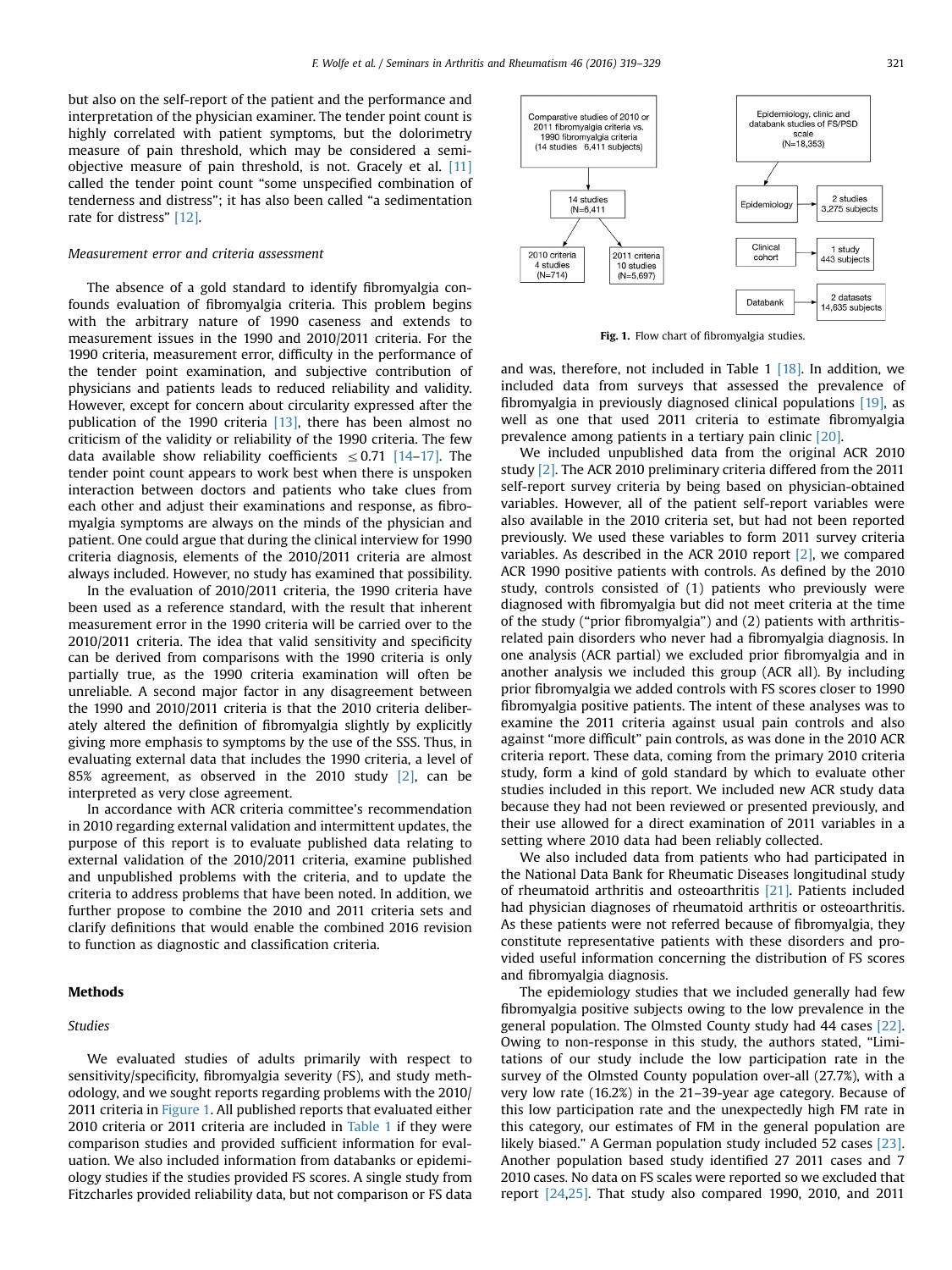<span id="page-3-0"></span>

| Table 1 |  |  |                                                          |  |
|---------|--|--|----------------------------------------------------------|--|
|         |  |  | Published studies of 2010 and 2011 fibromyalgia criteria |  |

| Author                                                                                          | Criteria Type (%)                               |                                                | Sens                 | Spec<br>(%)          | FS<br>$ACR+$         | FS<br>$ACR -$      | FS FM + $2010/$<br>2011            | FS FM - 2010/<br>2011 | WPI 2010-<br>2011                 | SSS 2010-<br>2011               | WSP in $FM +$<br>cases $(\%)$        | Current 1990 PT TP<br>Dx              | count                | Cntrl TP<br>count | Number of<br>examiners        | Sample<br>size                        |
|-------------------------------------------------------------------------------------------------|-------------------------------------------------|------------------------------------------------|----------------------|----------------------|----------------------|--------------------|------------------------------------|-----------------------|-----------------------------------|---------------------------------|--------------------------------------|---------------------------------------|----------------------|-------------------|-------------------------------|---------------------------------------|
| ACR 2011 all [2]<br>ACR 2011 part <sup>a</sup> [2]<br>ACR 2010 all <sup>a</sup> [2]             | 2011<br>2011<br>2010<br>2010                    | C<br>$\mathsf{C}$                              | 81<br>81<br>83<br>83 | 79<br>87<br>84<br>92 | 19.1<br>19.1         | 8.9<br>7.4         | 20.3<br>20.3                       | 6.9<br>3.6            | 12.1<br>12.1                      | 8.2                             | 93.8<br>93.8                         | Yes<br>Yes                            | 13.1<br>13.1         | 4.6<br>4.2        | 30<br>30                      | 514<br>447                            |
| ACR 2011 part [2]<br>Bennett et al. [29]<br>Bidari et al. [30]<br>Carrillo-de-la-Peña           | 2011<br>2010<br>2011                            | C<br>$\mathsf C$<br>$\mathsf{C}$               | 83<br>59<br>80       | 67<br>93<br>97       | 19.7<br>15.2<br>22.4 | 11.0<br>5.6<br>4.7 |                                    |                       | 12.4<br>8.3<br>13.1               | 7.3<br>6.6<br>9.3               |                                      | Mixed<br>Clinical (No)<br>Yes         | 16.1<br>13.7         | 10.4<br>6.0       | 8<br>$\geq 7$<br>$\mathbf{1}$ | 321<br>278<br>139                     |
| et al. $[44]$<br>Egloff et al. $[40]$<br>Ferrari et al. [45]<br>Häuser et al. <sup>a</sup> [46] | 2011<br>2011<br>2011                            | C<br>$\mathsf{C}$<br>Surv                      | 84<br>90<br>96       | 60<br>90             | 17.0<br>17.7         | 9.0<br>10.6        | 17.0                               | 9.0                   | 8.0<br>11.6                       | 9.0<br>8.3                      | 46<br>100 <sup>b</sup>               | Yes<br>Clinical (?)<br>Clinical (?)   |                      |                   | Multiple<br>2                 | 300<br>451<br>1651                    |
| Kim et al. [31]<br>Marcus et al. [47]<br>Moyano et al. [48]<br>Segura-Jiménez et al.            | 2010<br>2011<br>2010<br>2011                    | $\mathsf{C}$<br>$\mathsf{C}$<br><b>NC</b><br>C | 92<br>76<br>87<br>88 | 100<br>82<br>92      | 19.3<br>21.0         | 17.9<br>6.0        |                                    |                       | 10.9<br>13                        | 8.4<br>8                        |                                      | Clinical $(?)$<br>Yes<br>Clinical (?) | 13.7<br>14.6<br>15.0 | 8.2<br>3.1<br>3.0 | Multiple                      | 98<br>337<br>206<br>844               |
| $[27]$<br>Usui et al. $[49]$<br>Yanmaz et al. [50]<br>Mean of sens/spec                         | 2011<br>2010                                    | C                                              | 64<br>96<br>82.6     | 96<br>85.6           | 16.7<br>22.6<br>18.7 | 3.7<br>8.5         |                                    |                       | 13.4<br>11.2                      | 9.3<br>8.1                      |                                      | Yes                                   | 16.2<br>14.2         | 5.6               | $\overline{2}$                | 693<br>132<br>6411                    |
| $(N = 14/11)$<br>Median of sens/spec<br>$(N = 14/11)$                                           |                                                 |                                                | 85.7                 | 90.0                 | 19.1                 | 8.2                |                                    | 3.0 <sup>c</sup>      | 12.1<br>8.9                       | 8.2<br>7.4                      | 83                                   |                                       | 13.7                 | 4.6               | Multiple                      | 6411                                  |
| Wolfe et al. [23]<br>Vincent et al. [22]<br>Clinical studies                                    | 2011<br>2011                                    | Epi<br>Epi                                     |                      |                      |                      |                    | 16.7                               |                       | 8.0                               | 8.6                             |                                      |                                       |                      |                   | N.A.                          | 2445<br>830                           |
| Brummett et al. [20]<br>Databank studies<br>NDB OA All                                          | 2011<br>DB                                      | Surv<br>Surv                                   |                      |                      |                      |                    | 17.2<br>9.0                        | 8.5                   | 5.3                               | 3.7                             | 45.0                                 |                                       |                      |                   |                               | 443<br>2359                           |
| NDB OA $FM +$<br>$NDB$ OA $FM -$<br><b>NDB RA All</b><br>NDB RA $FM+$<br>NDB RA FM-             | <b>DB</b><br><b>DB</b><br>DB<br>DB<br><b>DB</b> | Surv<br>Surv<br>Surv<br>Surv<br>Surv           |                      |                      |                      |                    | 19.3<br>6.6<br>10.0<br>20.0<br>6.6 |                       | 11.8<br>6.6<br>5.7<br>12.3<br>3.5 | 7.6<br>2.8<br>4.2<br>7.6<br>3.1 | 94.1<br>33.7<br>45.7<br>93.8<br>29.5 |                                       |                      |                   |                               | 442<br>1917<br>12,276<br>3135<br>9141 |

Type, type of study; sens, sensitivity; spec, specificity; WPI, widespread pain index; WSP%, percent with ACR 1990 defined widespread pain; prior 1990 Dx, No = current examination, Yes = prior examination, and mixed = undetermined prior and current; clin, clinical diagnosis-AXR criteria not stated; PT TP count, tender point criteria+; cntrl TP count, tender point count criteria—.

FS ACR+/ $-$  = FS scores for patients for patients positive or negative for ACR 1990 criteria or other comparison criteria.

FS FM+/ $-$  2010/2011  $=$  FS scores for patients for patients positive or negative by 2010 or 2011 criteria.

<sup>a</sup> Not included in mean/median calculation.

<sup>b</sup> All subject required by study criteria to satisfy 1990 widespread pain criterion.

<sup>c</sup> Combines positive and negative cases.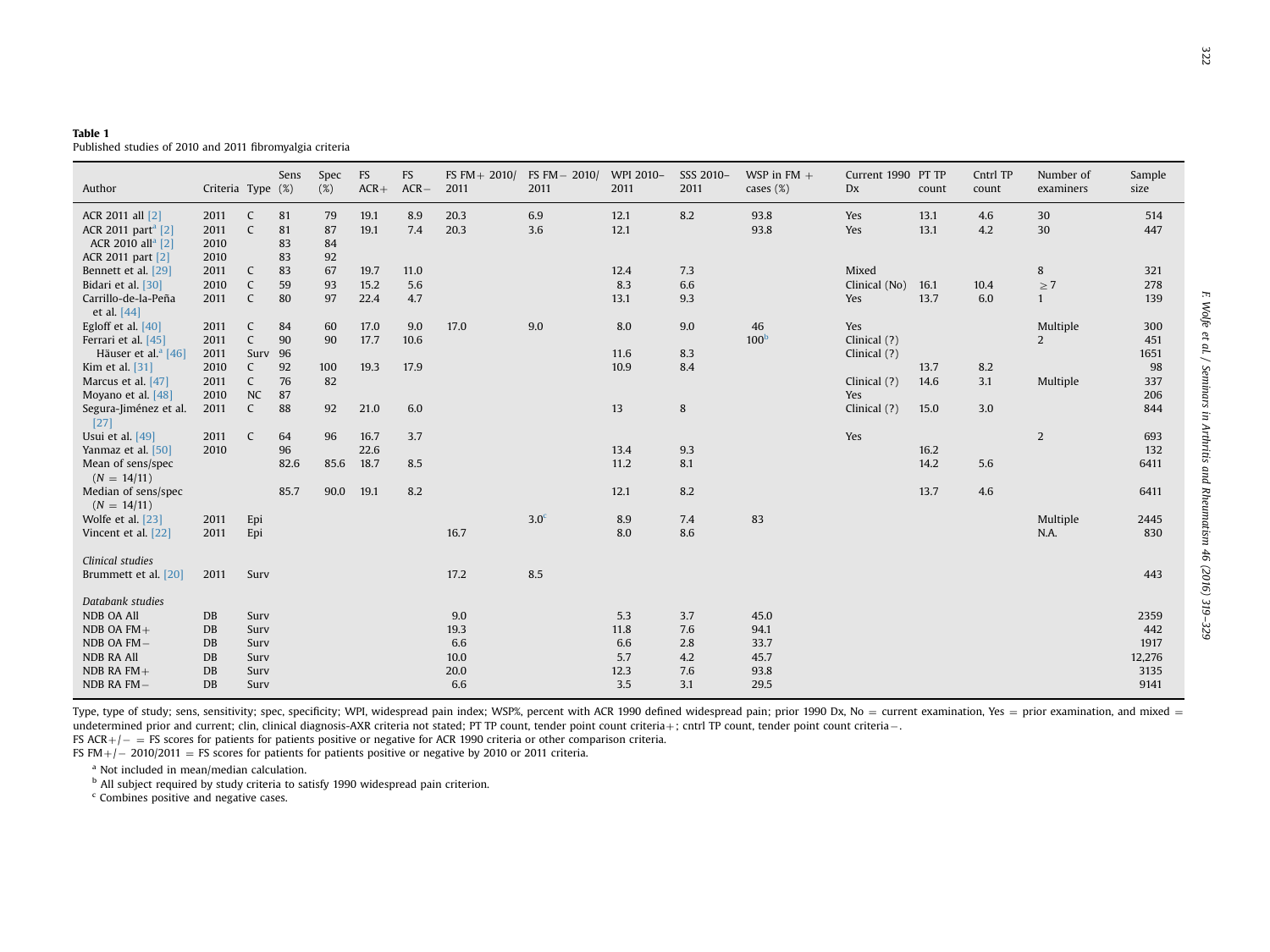criteria in a small number of cases (1990,  $n = 11$ ; 2010,  $n = 7$ ; and 2011,  $n = 27$ ) and provided limited explanatory data. We considered that the study did not provide sufficient information for evaluation, and we did not include these results in [Table 1](#page-3-0). A 10 year follow-up epidemiology study of 1719 young adults who were recruited in their teens used the 2011 criteria, but did not provide FS scales on cases and controls was also excluded [\[26\].](#page-10-0)

#### Results

#### Characterizations in [Table 1](#page-3-0)

We categorized each study by type: whether they evaluated 2010, 2011, or were databank or epidemiology studies. Based on the comparison of the 2010 or 2011 study with 1990 or clinical criteria, we reported sensitivity, specificity, FS, WPI, SSS, and tender point counts, when available. Clinical criteria were defined as those criteria based on the investigator or clinician's experience or intuition. We categorized studies according to whether the FM 2010/2011 criteria study used FM 1990 "ACR criteria" or "clinical criteria" as the comparison group, according to the methods reported in the study. ACR 1990 criteria were further classified as to whether 1990 status was determined at the time of the study  $(Y = Yes)$  or  $(N = No)$  if 1990 status was defined by examination prior to the reported study. We characterized criteria as "mixed" if some of the study subjects had contemporaneous 1990 status determined and some relied on prior data. Because 1990 positive status can be lost, but not usually gained, over time, studies that are "Yes" as to prior diagnosis are more likely to have lower sensitivity, as cases may include false positives.

Some studies did not use the 2010/2011 criteria, but instead used cut points of the FS scale for diagnosis. For those studies, we listed the cut point at which the classification was positive. In the study of Segura-Jiménez et al. [\[27\]](#page-10-0), the authors tested and reported the optimum cut point, but did not use it for classification.

We calculated the FS score for 1990 or clinical criteria when available (FS  $ACR$  + and FS  $ACR$  – ). If the study reported FS scores for those meeting or not meeting the 2010 or 2011 criteria, we reported these values (FS FM  $+$  10/11 and FS FM  $-$  10/11). WPI and SSS, based on ACR 1990 or clinical data, were reported if available. The proportion of subjects meeting the 1990 widespread pain criterion was reported if available. Similarly, we reported tender point counts for the 1990 or clinically characterized subjects. When available, we reported the number of examiners. It was not always clear what the role of these examiners was, but most performed the tender point examination or participated in the ACR 2010 criteria assessment. The sample size reported was the sum of cases and controls.

## Diagnostic problems. Diagnosis of fibromyalgia cases for 2010/2011 and 1990 comparison studies

Because diagnostic criteria are evaluated at the time of testing, current criteria status cannot be established reliably by a past diagnosis. A consequence of this to validation of the 2010/2011 criteria is that if patients who previously met 1990 criteria are assumed to still meet 1990 criteria, but are not reexamined and are then compared to 2010/2011 candidates, misclassification of putative 1990 cases will occur and sensitivity can be reduced substantially. For example, if only 80% of 1990 cases are still 1990 positive and 2011 criteria are 100% accurate in diagnosis, then the observable sensitivity of the 2010/2011 criteria will appear to be 80%. But we know from the FM 2010 study that because of changes in the case definition of fibromyalgia, only about 85% of 2010 positive patients will satisfy 1990 criteria. Combining these results, we can expect 2011 FM to have an approximate sensitivity of 85% if the

1990 examination is current and (80%  $\times$  85%) and 68% if previous 1990 status is used.

Ascertainment of diagnosis for 1990 cases or non-fibromyalgia cases was less than optimum

For studies in [Table 1](#page-3-0), one study performed tender point examinations only if they had not been done previously, resulting in a mixed diagnosis group. Four of the 10 studies did not report tender point counts. No study reported the time between the establishment of diagnosis by examination and the current study date. Two studies performed the tender point count using a dolorimeter rather than digital examination. One study used clinical diagnosis and did not perform new tender point examinations. No study reported on the reliability of the tender point examination. Three studies used the "cut point" of the fibromyalgia symptom scale to diagnose fibromyalgia. As we discussed above, this method always leads to misclassification, but only 1 (Ferrari) of the 3 studies provided used both the criteria and the cut point criteria, allowing measurement of the effect of the cut point strategy. Overall, the effect of attenuated diagnostic methodology or "clinical examination" could be to reduce the sensitivity of the 2010/2011 criteria because false positives would have been entered into the gold standard "true positive" group. Unfortunately, there is no way to assess the extent of these problems, although based on prior observations, this was almost certain to have occurred.

Diagnosis of fibromyalgia in controls and comparison group subjects

Assessment is much more complex in this group. While diagnosis of fibromyalgia cases is not affected by the selection process, control or non-fibromyalgia cases are very sensitive to a number of issues. Less than perfect specificity (true negatives/(true negative  $+$  false negatives)) depends primarily on misclassifying patients with 2010/2011 fibromyalgia as not having fibromyalgia using the 1990 definition. One important determinant of such misclassification and the consequent reduced specificity is the level of the fibromyalgia symptom scale—the severity of control or comparison subjects. The further away a patient or study is from the cut point of 12 (having a higher score), the less likely there is to be misclassification, while the closer to the cut point the more likely misclassification is  $[28]$ . For example, the mean fibromyalgia symptom scale value of the Bennett study in non-fibromyalgia cases is 11.0 (S.D.  $= 6.0$ ) [\[29\],](#page-10-0) and there will, therefore, be many patients with FS  $\geq 12$ . Studies that have a methodologically valid method of recruitment and report specific details of subject recruitment are less likely to have a biased sample. For example, recruiting serial patients or "all patients," screening for subjects with a specific diagnosis can reduce bias. Convenience samples are likely to be biased.

#### Overall results

A total of 6411 subjects were evaluated. The 2010/2011 criteria had mean and median unweighted sensitivities of 83% and 86% and specificities of 86% and 90% in the 14 comparative studies of [Table 1.](#page-3-0) The results are shown graphically in [Figure 2](#page-5-0). For reasons described below, we also considered the data after the excluding results of Bidari et al. [\[30\]](#page-10-0) and Kim et al. [\[31\].](#page-10-0) Reanalyses of the revised summary scores in [Table 1](#page-3-0) showed small changes: the sensitivity changed to 84% (mean) and 84% (median) and specificity changed to 83% and 87%.

#### Tender points

Six studies contributed tender point data, but Marcus's study did not report FS data. There was a strong association between ACR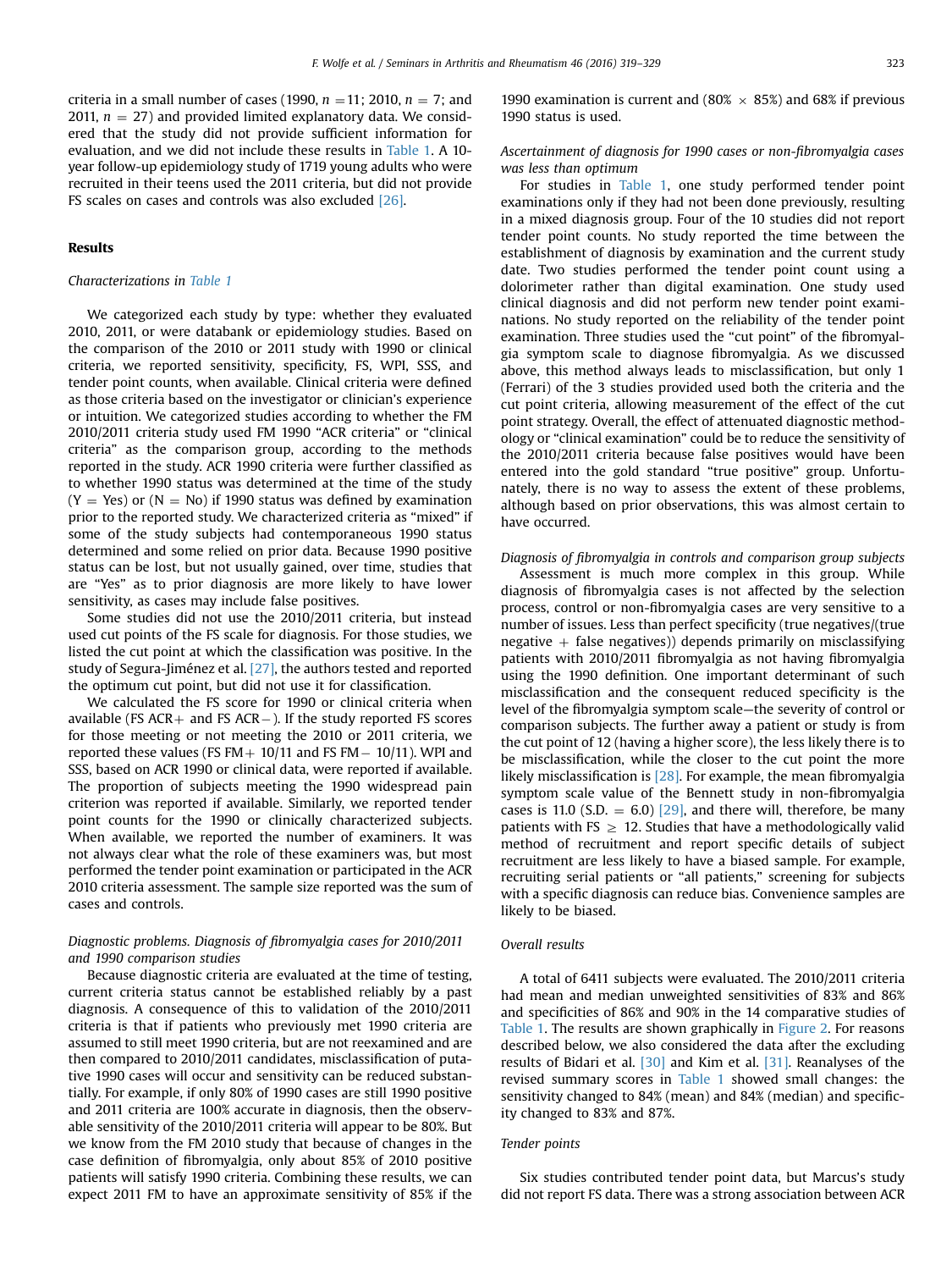Egloff Ferrari Criteria **Ferrari FS** Häuser Kim  $\bullet$ Marcus Moyano Segura-Jiménez Usui Yanmaz  $8838886$ ももうもも  $\bullet$  Sensitivity  $\triangle$  Specificity

Fig. 2. Sensitivity and specificity of 2010/2011 fibromyalgia criteria compared with ACR 1990 or clinical criteria. See [Table 1](#page-3-0) for additional details.

1990 tender point levels in cases and controls, and among 2010/ 2011 FS scale results. "All" data from the ACR 2010 study [\[2\]](#page-9-0) indicated the correlation between tender points and FS scale was 0.781.

The 5 studies with tender point data are presented in Figure 3 and [Table 1.](#page-3-0) In Figure 2, study data above the 12 unit horizontal line can be thought of as representing FM 2010/2011 positive cases. Study data to the right of the 11 tender point count line can be thought of as representing positive FM 1990 cases. In Figure 3 several points appear to be outliers, Kim control and Bidari FM cases and controls. The Kim control FS value is very high and inconsistent with control subjects where an FS  $\geq$  12 generally identifies fibromyalgia cases; and the Kim control tender point count is moderately high. The Bidari control tender points mean (10.4) is very high for control subjects and, as it is a mean value, suggests many individual counts must have exceeded 11 tender points, in which case there would be misclassification with respect to ACR 1990 criteria. In addition, the Bidari FM positive tender points are higher than expected. Compared with the 4 other studies that had control and FM tender point data, Bidari tender points were highest in each of the 2 categories. Bidari used dolorimetry-based tender points rather than digital tender points. In addition, of the 4 examiners, 2 were internal medicine residents and 2 were general practitioners who were trained to be evaluators for this study [\[30\].](#page-10-0)

Importantly, we noted in [Table 1](#page-3-0) that the Bidari study had the lowest sensitivity, 59%, and low FS scores for FM positive and



Fig. 3. Mean tender point counts vs. the fibromyalgia severity (FS) scale for studies reporting such data.



Fig. 4. Plot of FM positive versus FM negative FS scores. Data from Kim with FS $+/$ FS- values of 19.3/17.9 is not shown.

negative subjects (Figure 4). Bidari indicates, "The study physicians were free to diagnose FM in each way they were satisfied in their usual practice, and neither the ACR 1990 classification criteria nor the ACR 2010 preliminary criteria were considered as a requirement for their diagnosis. All 3 physicians, however, used their clinical methods with an extremely brief, if any, tender point examination for diagnosing FM." Furthermore, Bidari indicates that when using "expert diagnosis" as the gold standard, the ACR 1990 criteria had a sensitivity of 71.4%. In a previous report in 2009 they stated "This study showed the ACR 1990 criteria was not able to consistently classify affected patients with FM syndrome within a group of patients having nonspecific body pain and multiple tender points over 6 months of follow-up" [\[32\].](#page-10-0) We conclude that the Bidari studies may not utilize an appropriate "expert definition" diagnosis, and this results in uninterpretable validation data. Overall, for the 3 remaining studies ( $N = 1430$ ) the relationship between tender points to the FS scale is strong, and it mirrors results from ACR 2010 of Figure 3 where the correlation between tender points and the FS scale was 0.781.

## FS scores

The mean and median FS scores were 18.7 and 19.1 among positive ACR and clinical cases and were 8.5 and 8.2 among controls. Several studies had FS score results that were substantially different from average values. FS scores provide insight into the severity of symptoms among patients and controls. As fibromyalgia cannot occur with  $FS < 12$ , examining these scores in fibromyalgia cases and controls enable us to better understand the nature of the comparisons being made. The distribution of FS mean scores is shown in Figure 4. FS scores are low in the general population (Wolfe Epi) in those without fibromyalgia, averaging 3.0 in fibromyalgia-negative subjects, as shown in Wolfe Epi in [Table 1](#page-3-0) and in the "healthy" controls (4.7) of Carrillo‐de‐la‐Peña. However, Usui ([Table 1\)](#page-3-0) had a mean FS score of 3.7 among pain controls with rheumatoid arthritis and osteoarthritis. By comparison, in the NDB the FS score among 12,276 RA and 2359 OA patients without fibromyalgia, at a random observation, is 6.6 and 6.6, respectively, and FS among controls in Bennett and Egloff are 11.0 and 9.0, respectively. In addition, Usui had an unexpectedly low sensitivity (64%) among ACR 1990 positive subjects. The Usui study is meticulously described and carried out and it is unclear why there are low values like these. One explanation offered by Usui is "cross-cultural differences in expression or rating of symptoms." We note that the Usui data are strikingly at variance with other data in this report, and this finding appears to be

<span id="page-5-0"></span>**ACR 2011 All** 

ACR 2011 Part

Carrillo-de-la-Peña

**Bennett** Bidari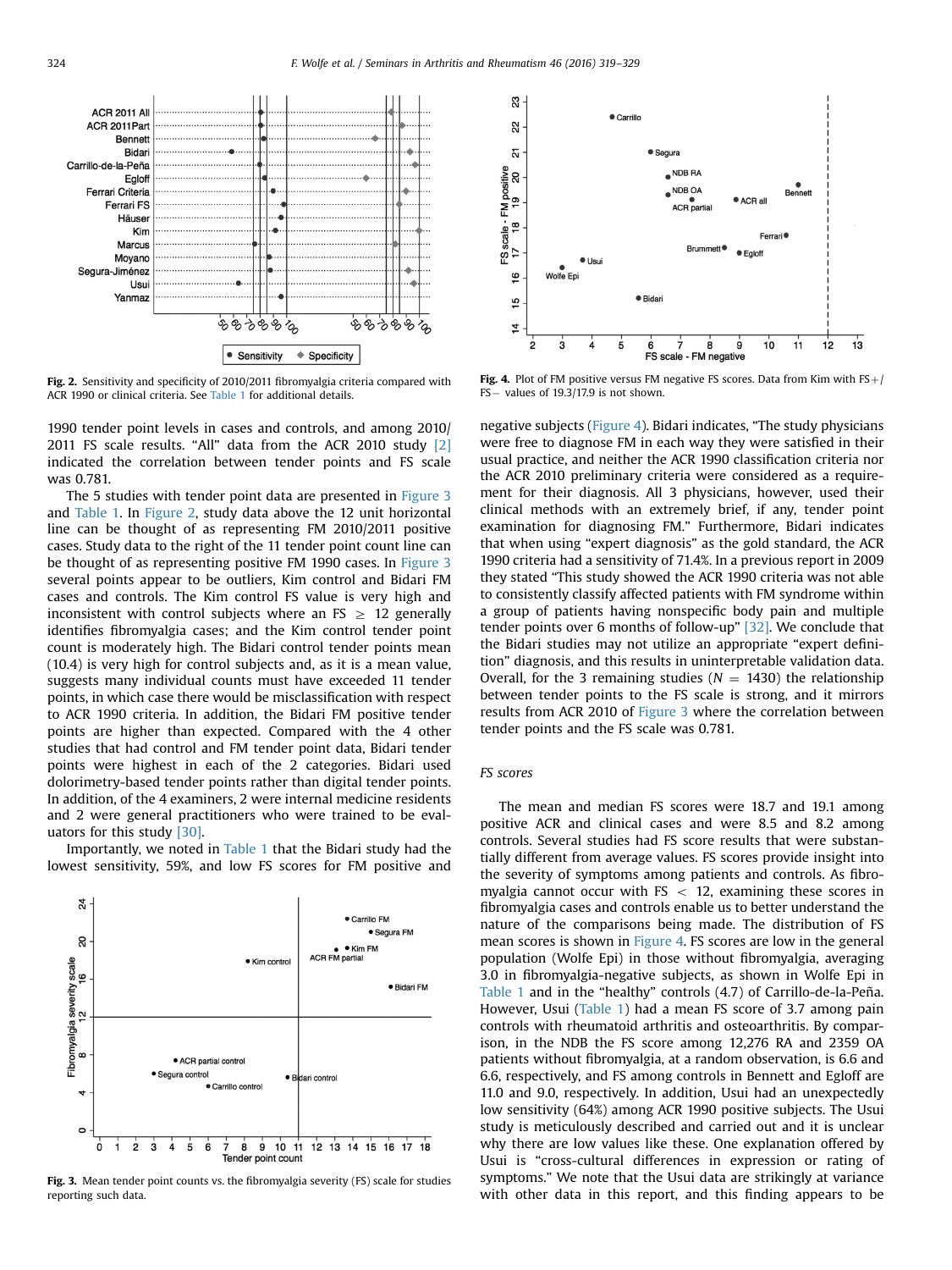<span id="page-6-0"></span>related to lower FS scores for  $ACR (+)$  and  $ACR$  1990 ( $-)$  patients. The Usui FS-positive and negative scores of 16.7 and 3.7 resemble the general population data of Wolfe–Häuser (16.4 and 3.0, respectively). If Bidari and Usui are not included in the sensitivity determination, the mean and median sensitivity becomes 84% and 84%, not 83% and 86 as shown in [Table 1.](#page-3-0)

#### FS control scores and lowered specificity

Low specificity indicates that cases classified as fibromyalgia positive by 2010/2011 criteria are classified as fibromyalgia negative by ACR or clinical criteria. Several studies had results with low specificity, and these studies raise important issues. Bennett reported specificity of 67%, Egloff reported specificity of 60%, and Marcus reported specificity of 76%. FS data were not available in the Marcus study. Marcus also collected data for and was a coauthor of the Bennett study. Bennett's mean FS in controls was 11.0 (S.D.  $= 6.0$ ), one point removed from the 12 cut point, and Egloff's value of 9 is also high. By contrast, in clinical populations, the ACR studies had FS control values of 3.6 and 6.9, NDB OA of 6.6, NDB RA of 6.6, and the Brummitt pain clinic data of 8.5 (2.8) [\[33\].](#page-10-0)

One other high FS value comes from Ferrari (10.6). However, Ferrari's study entry criteria required controls to satisfy the 1990 widespread pain criterion, but not be diagnosed as fibromyalgia positive. Ferrari's high FS scores in controls is, therefore, an artifact of his control definition and screening methods. Because Ferrari's controls seemed like a useful but unusual set of controls, we used the NDB to obtain FS levels on rheumatoid arthritis patients who met the ACR 1990 widespread pain criterion but did not meet 2011 criteria to evaluate the Ferrari data. The value of FS in 3167 NDB rheumatoid arthritis patients was 10.9, confirming Ferrari's scores.

It seems clear that the reason that there is lower specificity in the Bennett study is that their control FS mean is very close to the positive FS case cut point and has a standard deviation that overlaps with the FS cut point definition (FS mean/SD  $= 10.98/$ 6.02) [\[29\]](#page-10-0). As discussed above, the closer cases and controls resemble each other, the more difficult it is to distinguish them. In addition, even if we were to accurately place patients on either side of the cut point, measurement error is sufficient to introduce clinically important misclassification  $[28]$ . It is difficult to know for certain why the Bennett controls have much higher FS scores, but one explanation could be the selection process. Their patients were "recruited" from the practices of 5 rheumatologists, 2 pain specialists, and 1 psychologist. The requirements for recruitment are not explicitly stated except that "adult patients  $\geq 18$ -year-old were enrolled as a convenience sample with individual investigators inviting patients to participate if they had one or more of the specified diagnoses agreed upon during the development of the study. Enrollment was not restricted by sex, comorbidities, medications, or disease severity. All physicians used the 1990 ACR classification criteria for the diagnosis of FM; only if the subject was being seen for the first time was another tender point evaluation performed. Given the usual new to return patient ratio, it would seem that the great majority of patients were "return patients" and did not have a repeat tender point examination. Given the control FS scores are higher than those in all other studies except Kim, but including ACR, epidemiologic, NDB databank, and clinical studies, it seems likely that the selection process for controls subjects led to more controls of greater severity being selected.

Egloff, by contrast, "collected data on 300 consecutive inpatients with a diagnosis of a functional pain syndrome at a tertiary university centre for multi-modal pain therapy …." The term comprises diagnoses such as FM, chronic tension headache, chronic temporomandibular joint disorder, chronic atypical facial pain, chronic low back pain, chronic atypical chest pain, the group

#### Table 2

Effect of changing criteria—NDB data ( $N = 17,385$ )

| Criteria/alternates                                                                                                                     | Positive<br>(%)      | Misclassification<br>$(\%)$ |
|-----------------------------------------------------------------------------------------------------------------------------------------|----------------------|-----------------------------|
| 2010/2011 Criteria<br>$2010/2011 + 1990$ Widespread pain criterion<br>$2010/2011 +$ Pain in 4-5 regions (generalized<br>pain criterion) | 28.8<br>27.0<br>28.5 | 0.0<br>1.8<br>04            |

NDB, National Data Bank for Rheumatic Diseases; SSS, symptom severity score.

of functional gastrointestinal pain disorders (e.g., irritable bowel syndrome, functional dyspepsia, and functional abdominal pain, and the group of chronic pelvic pain syndromes (e.g., chronic noninflammatory prostatitis, painful bladder syndrome, and female urethral syndrome)."

He reported that "An analysis of the pain distribution pattern in patients according to the ACR 2010 criteria showed that less than half of all patients (46%) suffered from pain in all 4 quadrants. Whereas 10.4% of FM 2010 patients suffered from unilateral pain syndromes, in 9.6% pain were limited to the head and trunk or to the upper part of the body; 10.4% of FM 2010 patients had local pain syndromes affecting just 1 or 2 quadrants. The remainder showed other forms of 'incomplete' distribution patterns." By contrast, in the ACR 2010 study 93.8% had widespread pain, 83% had it in the Wolfe–Häuser epidemiology study, 93.8% in the NDB OA study and 94.1% in the NDB RA study. The essential difference between the Egloff study and all other reports is that Egloff conducted his study in a specialized restricted population, with a high frequency of regional disease and psychological symptoms. In addition, the ratio of SSS to WPI exceeded 1 in this population compared with  $\sim$  0.75 in the other studies. Egloff concluded that "By dropping the requirement of "generalized pain," these criteria result in a blurring of the distinction between FM and more localized functional pain syndromes."

In response to this finding, Wolfe, Egloff, and Häuser analyzed factors associated with misclassification and widespread and nonwidespread pain. Using 17,385 mixed NDB rheumatic disease patients, they showed that the use of a modified widespread pain criterion (called "generalized pain" to distinguish it from the 1990 widespread pain criterion) that required having pain in 4 of 5 pain regions (4 quadrants  $+$  axial) eliminated misclassification of regional pain syndromes as fibromyalgia (Table 2). The 5 regions are shown in [Table 3.](#page-7-0) By requiring at least 4 regions, the criterion "... WPI of 3–6 and SSS score  $\ge$  9" becomes "WPI of 4–6 and SSS score  $\geq$  9" because the use of 4 regions mandates a minimum WPI score of 4.

Summarizing all studies, when compared with 1990 and clinical criteria the 2010/2011 criteria had good sensitivity and specificity. The use of a "generalized pain" criterion eliminates misclassification of regional pain syndromes as fibromyalgia. The FS scale provides a means for measuring fibromyalgia symptom severity in population and clinical studies.

#### Discussion

At the time of diagnosis, fibromyalgia in adults may be seen as a syndrome of moderate-to-severe symptoms and findings that usually include widespread pain and point tenderness, together with fatigue, sleep disturbance, cognitive complaints, and a general increase in somatic complaints. In populations, the symptoms exist as a continuum, cornucopia-like—from few to many and from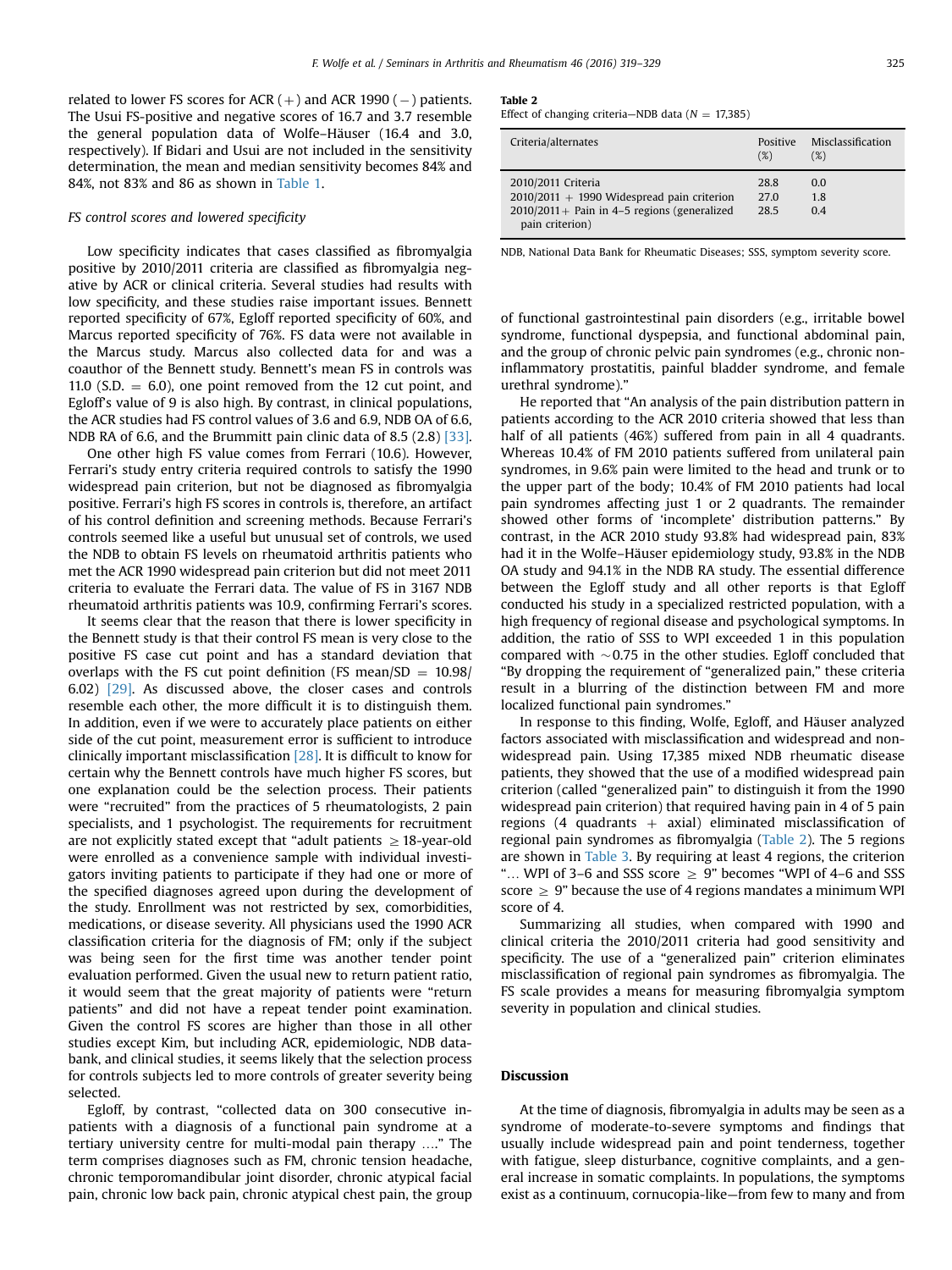## <span id="page-7-0"></span>Table 3

Fibromyalgia criteria—2016 revision

#### Criteria

- A patient satisfies modified 2016 fibromyalgia criteria if the following 3 conditions are met:
- (1) Widespread pain index (WPI)  $\geq$  7 and symptom severity scale (SSS) score  $\geq$  5 OR WPI of 4–6 and SSS score  $\geq$  9.
- (2) Generalized pain, defined as pain in at least 4 of 5 regions, must be present. Jaw, chest, and abdominal pain are not included in generalized pain definition.
- (3) Symptoms have been generally present for at least 3 months.
- (4) A diagnosis of fibromyalgia is valid irrespective of other diagnoses. A diagnosis of fibromyalgia does not exclude the presence of other clinically important illnesses.

#### Ascertainment

(1) WPI: note the number of areas in which the patient has had pain over the last week. In how many areas has the patient had pain? Score will be between 0 and 19 Left upper region (Region 1) The Right upper region (Region 2) Axial region (Region 5) Axial region (Region 5)

Jaw, left<sup>a</sup> Jaw, and the set of the  $\sim 1$  Jaw, right<sup>a</sup> Jaw, and the set of the Neck Shoulder girdle, left Shoulder girdle, right Shoulder girdle, right Upper back Upper arm, left Lower back Lower back Upper arm, right Lower back Lower back Lower back Lower arm, left Chest<sup>a</sup> Chest<sup>a</sup> Lower arm, right Chesta Chesta Chest<sup>a</sup> Left lower region (region 3) Right lower region (Region 4) Hip (buttock, trochanter), left Hip (buttock, trochanter), right Upper leg, left Upper leg, right

Lower leg, left Lower leg, right

#### (2) Symptom severity scale (SSS) score

Fatigue

Waking unrefreshed

Cognitive symptoms

For the each of the 3 symptoms above, indicate the level of severity over the past week using the following scale:

- $0 = No$  problem
- $1 =$  Slight or mild problems, generally mild or intermittent

 $2 =$  Moderate, considerable problems, often present and/or at a moderate level

 $3 =$  Severe: pervasive, continuous, life-disturbing problems

The symptom severity scale (SSS) score: is the sum of the severity scores of the 3 symptoms (fatigue, waking unrefreshed, and cognitive symptoms) (0-9) plus the sum (0–3) of the number of the following symptoms the patient has been bothered by that occurred during the previous 6 months:

(1) Headaches (0–1)

(2) Pain or cramps in lower abdomen (0–1)

(3) And depression (0–1)

The final symptom severity score is between 0 and 12 The fibromyalgia severity (FS) scale is the sum of the WPI and SSS

The FS scale is also known as the polysymptomatic distress (PSD) scale. <sup>a</sup> Not included in generalized pain definition.

mild to severe, and may be recognized by plotting the FS scale against specific symptoms [\[23\]](#page-10-0).

Fibromyalgia may be diagnosed when the level of symptoms, or the point on the continuum, is sufficiently high (widespread pain plus 11 of more tender points in 1990 criteria or high levels of WPI, SSS, or FS scale in the 2010/2011 criteria). The boundaries of fibromyalgia, however, are not well defined  $[34]$ . At the midportion of the continuum, where the symptoms increase to blend into the named syndrome, problems with inter-rater reliability (measurement error) make distinguishing cases and non-cases difficult, as is the case in many disorders that depend on dichotomizing a continuum. In addition, the nature of the fibromyalgia symptom continuum makes differences in severity at the borderline of diagnosis problematic, for patients on different sides of the cut point are much more similar than they are different [\[35\]](#page-10-0).

Among patients meeting 1990 or 2010/2011 criteria, those with fibromyalgia cannot be clearly distinguished from others with illnesses like chronic fatigue and irritable bowel syndrome if such patients also satisfy fibromyalgia criteria. Some observers see this syndrome overlap as an overlap between different but similar comorbid conditions, while other observe that the conditions are the same, but that they are named differently. In non-rheumatic disease specialities, fibromyalgia has been given many names, including somatoform disorder, functional somatic syndrome, and bodily distress syndrome, among many other names [\[36](#page-10-0)– [38\].](#page-10-0) For the purposes of diagnosis, we take overlap with this type

of similar condition to be the identification of the same illness, but named differently. That is, for example, the presence of chronic fatigue in patients who satisfy fibromyalgia criteria is not a misclassification of fibromyalgia or chronic fatigue. Both exist in the same symptom and diagnostic space.

Abdomen

More problematic is the presence of fibromyalgia among other, distinctly different painful conditions that are not usually considered to be "functional somatic syndromes." The 1990 criteria stated "A diagnosis of fibromyalgia remains a valid construct irrespective of other diagnoses" [\[1\].](#page-9-0) The 2010/2011 criteria stated that fibromyalgia could be diagnosed provided "The patient does not have a disorder that would otherwise explain the pain" (2010) and "The patient does not have a disorder that would otherwise sufficiently explain the pain" (2011). Although the 2010/2011 authors have attempted to clarify the instructions by indicating that no difference was intended between the 1990 and 2010/2011 recommendations, the 2010/2011 recommendations were seen as unclear and led to misunderstandings about what the criteria meant [\[39\]](#page-10-0). Therefore, in this revision of the 2010/2011 criteria, we specifically endorse and accept the original 1990 recommendation that "fibromyalgia remains a valid construct irrespective of other diagnoses" [\[1\]](#page-9-0). This status has an important effect on the idea of specificity because anyone who satisfies fibromyalgia criteria can be held to have the disorder—there is no possibility of misclassification. There can be fibromyalgia and another disorder, but not fibromyalgia or another disorder—as long as fibromyalgia criteria are satisfied.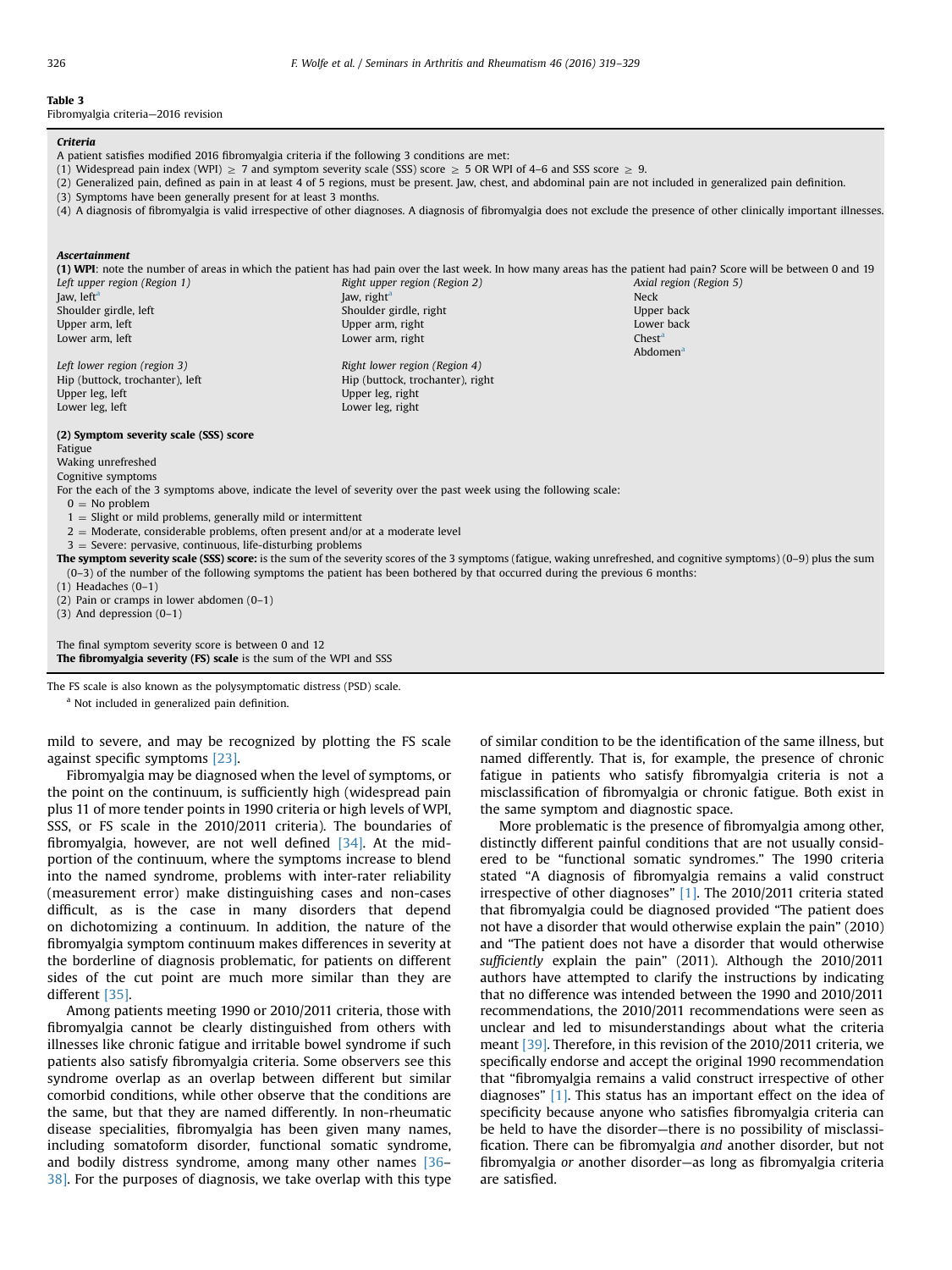#### Table 4

2016 Changes to modified ACR fibromyalgia diagnostic criteria

This revision makes the following changes to the fibromyalgia criteria shown in [Table 3](#page-7-0).

(1) Changes criterion 1 to "widespread pain index (WPI)  $\geq 7$  and symptom severity scale (SSS) score  $\geq 5$  OR WPI 4–6 and SSS score  $\geq 9$ " (WPI minimum must be  $\geq 4$ instead of previous  $>$ 3).

(2) Adds a generalized pain criterion (criterion 2), and one that is different from the 1990 widespread pain definition. The definition is: "Generalized pain is defined as pain in at least 4 of 5 regions. In this definition, jaw, chest, and abdominal pain are not evaluated as part of the generalized pain definition."

- (3) Standardizes and makes 2010 and 2011 criterion (criterion 3) wording the same: "Symptoms have been generally present for at least 3 months."
- (4) Removes the exclusion that regarding disorders that could (sufficiently) explain the pain (criterion 4) and adds the following text: "A diagnosis of fibromyalgia is valid irrespective of other diagnoses. A diagnosis of fibromyalgia does not exclude the presence of other clinically important illnesses."
- (5) Adds the fibromyalgia symptom (FS) scale as a full component of the fibromyalgia criteria.

(6) Creates one set of criteria instead of having separate physician and patient criteria by replacing the physician estimate of somatic symptom burden with ascertainment of the presence of headaches, pain or cramps in lower abdomen, and depression during the previous 6 months.

Forms and pain maps to aid in ascertainment are available at (https://medicine.umich.edu/sites/default/fi[les/content/downloads/MBM%20w%20SSI%202016.pdf\)](http://https://medicine.umich.edu/sites/default/files/content/downloads/MBM%20w%20SSI%202016.pdf) (Michigan Pain Map) and (https://www.arthritis-research.org/sites/default/fi[les/editor/FM%20Diagnostic%20Criteria%20Survey%20Questionnaire%20%282013%29.pdf\)](http://https://www.arthritis-research.org/sites/default/files/editor/FM%20Diagnostic%20Criteria%20Survey%20Questionnaire%20%282013%29.pdf) National Data Bank for Rheumatic Diseases (NDB) fibromyalgia diagnosis form.

The fibromyalgia symptom (FS) scale is also known as the polysymptomatic distress (PSD) scale.

The absence of exclusion criteria does not mean that post hoc exclusions cannot be added for research studies and clinical trials. For example, one may wish to exclude fibromyalgia positive subjects who have serious somatic diseases and mental disorders, or who are receiving certain treatments. In this respect, fibromyalgia is no different from other rheumatic illness where exclusions are applied.

We noted problems with the 2010/2011 criteria with respect to misclassifying a small fraction of patients who did not have generalized pain. For example, when 2010/2011 criteria were applied to patients in a tertiary pain clinic, fibromyalgia positivity was noted in some with regional pain disorders [\[40\]](#page-10-0). Misclassification occurs because the WPI, while indicating the number of painful sites, does not consider the spatial distribution of the sites. This problem can be obviated by imposing the requirement of meeting a widespread pain criterion, such as the 1990 criterion. However, the 1990 widespread pain criterion is often very restrictive. We found that by requiring that patients with fibromyalgia have pain in 4 out of 5 regions, rather than 5 of 5 regions, we excluded regional disorders while imposing only very slight changes in the 2010/2011 case definition [\[41\].](#page-10-0) As shown in [Table 2](#page-6-0), only 0.4% of 2010/2011 classified patients would be reclassified by this change  $[41]$ . Therefore, the proposed criteria modifications now require the presence of what we have called "generalized pain," to distinguish it from the 1990 definition of widespread pain ([Table 3](#page-7-0)).

An important consequence of this change is that one previous criterion for diagnosis, WPI of 3–6 and SSS  $\ge$  9 is not entirely correct since is now impossible to satisfy our modification with a WPI  $\langle$  4. Therefore we have changed the criterion to WPI of 4–6 and SSS  $\geq$  9 ([Table 3](#page-7-0)). The proposed generalized pain criterion is easier to use than the 1990 widespread pain, as it requires only a quick look by the clinician to decide if the patient meets the criterion. In addition, we have provided detailed rules for calculating generalized pain [\(Tables 3](#page-7-0) and 4). The 1990 widespread pain definition required the presence of pain above and below the waist, and pain on the left and right sides of the body. The exact pain locations to be assessed, however, were not clearly defined [\[42\],](#page-10-0) but were not intended to include headache or facial pain (F. Wolfe, personal communication); and the widespread pain index that is used in the 2010/2011 criteria assesses several areas that are problematic for a quadrant or region definition, including jaw, chest, and abdominal pain. Therefore, in the current (2016) revision of the criteria ([Table 3](#page-7-0)) these areas and headache and facial pain should not be included in the quadrant or region definition of generalized pain.

Finally, with this revision we combine the physician-based 2010 criteria with the self-report version of the 2011 criteria as one set of criteria with 2 methods of administration, by altering the physician-based question about multiple symptoms and replacing that question with 3 short-symptom questions, as per the 2011 criteria. We made this change because data from [Table 1](#page-3-0) and, in particular, the comparative analysis of patient and physician assessments in the ACR 2010 study indicated a high level of agreement. The physician-based criteria are valid for individual patient diagnosis, and should always be accompanied by a full medical evaluation at the time of initial diagnosis. The self-report version of the criteria is not valid for clinical diagnosis in the individual patients, but is valid for research studies. The use of a self-report questionnaire for research has several advantages. First, it does not require interview and examination by a physician, thereby enabling survey and epidemiology research that would otherwise be heavily burdened. Second, it reduces classification error by having multiple assessors (the patients) compared with physician examinations which usually rely on a single or few examiners.

#### The use of the FS scale

Each of the symptom criteria items (SSS) of the 2016 modification [\(Table 3\)](#page-7-0) can vary in severity, as can the WPI. When applied in populations, the WPI and SSS, combined into the FS score, ranges from 0 (no symptoms) to 31 (most severe symptoms). Because of the way fibromyalgia criteria are determined, a patient with a score  $<$  12 cannot satisfy the criteria, but most (92–96%) of those with scores  $\geq 12$  will satisfy criteria. Therefore use of the FS score can provide an approximate guide to fibromyalgia criteria status. In persons who satisfy criteria, the FS score can also provide an approximate measure of fibromyalgia severity. In persons not satisfying criteria the role of FS scores is less clear. For those who have received a previous fibromyalgia diagnosis, a subsequent score  $\langle 12 \rangle$  might be used as a measure of improvement or of current status. For persons not satisfying fibromyalgia criteria or to those whom criteria classification has not been applied, the FS score may serve as a measure of the level of fibromyalgia type symptoms. Because the FS score is easy to determine and is always measured when criteria are assessed, we recommend that the FS score always be reported.

#### Diagnosis and the use of fibromyalgia criteria

#### Clinical diagnosis

Diagnosis or the confirmation of diagnosis occurs in different clinical and research settings, and at different points in the life course of patients and illnesses. Only in epidemiological or population research, where available medical information may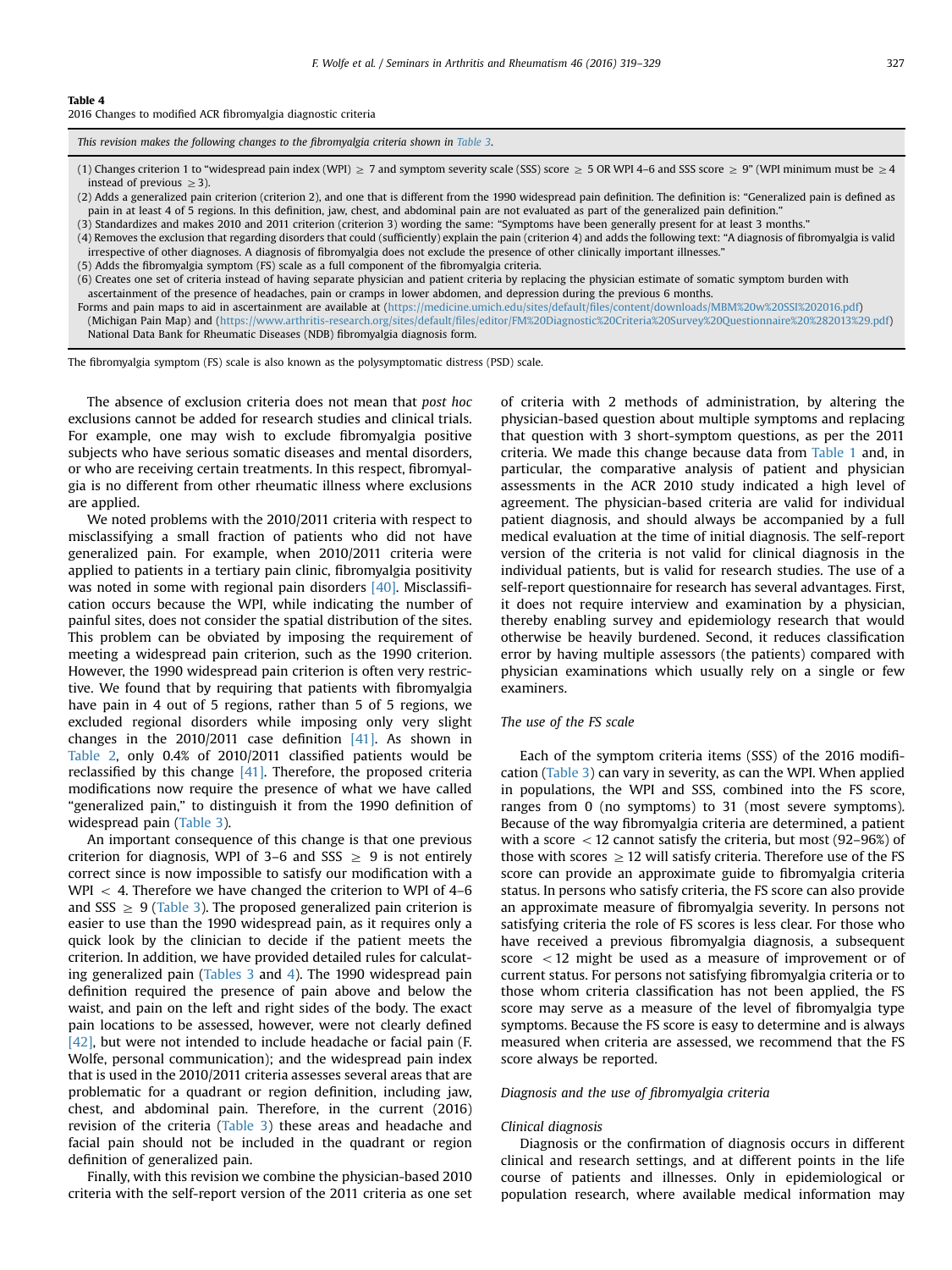<span id="page-9-0"></span>be limited, should criteria be applied without the gathering of additional information. Otherwise, criteria should never be applied without the gathering of essential medical and social information. Criteria are to be used after diagnostic possibilities have been narrowed through medical evaluations. The extent of new medical information to be gathered depends on the setting, the patient, and the information already available.

Assuming that the purpose of the medical encounter in the clinical setting is to understand, diagnose and treat a patient with chronic pain, all (undiagnosed) patients should receive a detailed interview, physical examination, and laboratory studies as required prior to establishing a final diagnosis of fibromyalgia. Information should be gathered regarding possible diagnoses, alternative diagnoses and comorbid illnesses. The requirement for generalized pain (pain in 4 of 5 regions) provides an efficient screening tool. If fibromyalgia is considered a reasonable possibility, diagnostic criteria may then be applied. Diagnosis may not be possible if the illness is of short duration ( $<$ 3 months as required by the fibromyalgia criteria), or symptoms are changing or unclear. Under such circumstances, diagnosis may be deferred.

Fibromyalgia occurs frequently among persons with musculoskeletal disorders and may be seen with almost any other medical condition, as well as in persons with psychological disorders. If such patients have symptoms consistent with fibromyalgia and satisfy fibromyalgia criteria, they may be diagnosed as having fibromyalgia using fibromyalgia criteria: the current criteria definition of fibromyalgia does not exclude patients with coexistent conditions. A diagnosis of fibromyalgia does not mean it is the patient's only diagnosis or even the most important diagnosis. It is only an acknowledgement that the patient has symptoms of fibromyalgia and satisfies fibromyalgia criteria. It is for the clinician to decide the meaning and importance of the clinical findings. Finding that a patient satisfies fibromyalgia criteria is not, ipso facto, sufficient to define the entirety of the patient's medical conditions.

#### Criteria and research

In research, criteria may be physician based, but more often are questionnaire based because of feasibility issues. When criteria are used in persons with a previous diagnosis of fibromyalgia, the purpose of the criteria is to be certain patients have fibromyalgia. Therefore complex diagnostic work-ups are not required. In addition, the research study can exclude persons with concomitant illness or limit the study based on gender or other characteristics, depending on the purpose of the study as long as the exclusions are well documented. Exclusions are common in pharmaceutical studies.

When research criteria are used in surveys and epidemiologic studies where the diagnosis is not known, post hoc exclusions are possible only when information about coexistent diseases is available. Exclusions based on age, gender, race, and other demographic characteristics are always possible. Epidemiology and prevalence studies may capture a small number of cases that are incompletely classified because of incomplete information.

#### The use of the fibromyalgia symptom scale

When fibromyalgia is approached as continuum rather than a discrete disorder, the FS scale is appropriate and helpful. It measures the magnitude and severity of fibromyalgia symptoms in those satisfying and not satisfying criteria. It has been shown to predict adverse outcomes, even in those not satisfying fibromyalgia criteria [9,20,[43,44\].](#page-10-0) If the name, "Fibromyalgia," is removed from the scale, it can be useful in any group of patients with musculoskeletal pain, where it can serve as an evaluative as well as a screening instrument. As noted above, the FS scale has sometimes been described as the polysymptomatic distress scale.

#### Summary

With more than 5 years of experience, the 2010/2011 criteria have been shown to be useful and valid in multiple settings. We have now combined the ACR 2010 criteria set and the 2011 modified criteria into a single set of dual purpose criteria (2016 modified criteria—Table 4). These criteria can continue to serve as diagnostic criteria when used in the clinic, but also as classification criteria when used for research. The combined criteria introduce several changes based on experience in clinical and research settings with the 2010 and 2011 criteria. These changes include (1) the use of a generalized pain criterion to insure that regional pain syndromes are not captured by the criteria, (2) the return to original 1990 recommendation that "fibromyalgia remains a valid construct irrespective of other diagnoses," (3) the recommendation for the use the fibromyalgia symptom scale (FS scale), and (4) the combination of the ACR 2010 "physician" based criteria with the 2011 modified "patient" criteria into a single set of criteria that can be used by physicians or patients.

#### References

- [1] [Wolfe F, Smythe HA, Yunus MB, Bennett RM, Bombardier C, Goldenberg DL,](http://refhub.elsevier.com/S0049-0172(16)30208-6/sbref1) [et al. The American College of Rheumatology 1990 criteria for the classi](http://refhub.elsevier.com/S0049-0172(16)30208-6/sbref1)fication of fi[bromyalgia. Report of the Multicenter Criteria Committee. Arthritis Rheum](http://refhub.elsevier.com/S0049-0172(16)30208-6/sbref1) [1990;33\(2\):160](http://refhub.elsevier.com/S0049-0172(16)30208-6/sbref1)–72.
- [2] [Wolfe F, Clauw D, Fitzcharles MA, Goldenberg D, Katz RS, Mease P, et al. The](http://refhub.elsevier.com/S0049-0172(16)30208-6/sbref2) [American College of Rheumatology preliminary diagnostic criteria for](http://refhub.elsevier.com/S0049-0172(16)30208-6/sbref2) fibro[myalgia and measurement of symptom severity. Arthritis Care Res 2010;62](http://refhub.elsevier.com/S0049-0172(16)30208-6/sbref2) [\(5\):600](http://refhub.elsevier.com/S0049-0172(16)30208-6/sbref2)–10.
- [3] [Aggarwal R, Ringold S, Khanna D, Neogi T, Johnson SR, Miller A, et al.](http://refhub.elsevier.com/S0049-0172(16)30208-6/sbref3) [Distinctions between diagnostic and classi](http://refhub.elsevier.com/S0049-0172(16)30208-6/sbref3)fication criteria? Arthritis Care Res [2015;67\(7\):891](http://refhub.elsevier.com/S0049-0172(16)30208-6/sbref3)–7.
- [4] [Wolfe F, Häuser W. Fibromyalgia diagnosis and diagnostic criteria. Ann Med](http://refhub.elsevier.com/S0049-0172(16)30208-6/sbref4) [2011;43\(7\):495](http://refhub.elsevier.com/S0049-0172(16)30208-6/sbref4)–502.
- [5] [Smythe HA, Moldofsky H. Two contributions to understanding of the](http://refhub.elsevier.com/S0049-0172(16)30208-6/sbref5) "fibrositis" [syndrome. Bull Rheum Dis 1977;28:928](http://refhub.elsevier.com/S0049-0172(16)30208-6/sbref5)–31.
- [6] [Yunus M, Masi AT, Calabro JJ, Miller KA, Feigenbaum SL. Primary](http://refhub.elsevier.com/S0049-0172(16)30208-6/sbref6) fibromyalgia (fi[brositis\): clinical study of 50 patients with matched normal controls. Semin](http://refhub.elsevier.com/S0049-0172(16)30208-6/sbref6) [Arthritis Rheum 1981;11\(1\):151](http://refhub.elsevier.com/S0049-0172(16)30208-6/sbref6)–71.
- [7] [Walitt B, Nahin RL, Katz RS, Bergman M, Wolfe F. The prevalence and](http://refhub.elsevier.com/S0049-0172(16)30208-6/sbref7) characteristics of fi[bromyalgia in the 2012 National Health Interview Survey.](http://refhub.elsevier.com/S0049-0172(16)30208-6/sbref7) [PLoS One 2015;10\(9\):e0138024.](http://refhub.elsevier.com/S0049-0172(16)30208-6/sbref7)
- [8] [Walitt B, Katz RS, Bergman MJ, Wolfe F. Three-quarters of persons in the US](http://refhub.elsevier.com/S0049-0172(16)30208-6/sbref500) [population reporting a clinical diagnosis of](http://refhub.elsevier.com/S0049-0172(16)30208-6/sbref500) fibromyalgia do not satisfy fi[bromyalgia criteria: The 2012 National Health Interview Survey. PLoS One](http://refhub.elsevier.com/S0049-0172(16)30208-6/sbref500) [2016;11\(6\):e0157235.](http://refhub.elsevier.com/S0049-0172(16)30208-6/sbref500)
- [9] [Wolfe F, Walitt BT, Rasker JJ, Katz RS, Häuser W. The use of polysymptomatic](http://refhub.elsevier.com/S0049-0172(16)30208-6/sbref8) [distress categories in the evaluation of](http://refhub.elsevier.com/S0049-0172(16)30208-6/sbref8) fibromyalgia (FM) and FM severity. Rheumatol 2015;42(8):1494-501.
- [10] Mansfi[eld KE, Sim J, Jordan JL, Jordan KP. A systematic review and meta](http://refhub.elsevier.com/S0049-0172(16)30208-6/sbref9)[analysis of the prevalence of chronic widespread pain in the general](http://refhub.elsevier.com/S0049-0172(16)30208-6/sbref9) [population. Pain 2016;157\(1\):55](http://refhub.elsevier.com/S0049-0172(16)30208-6/sbref9)–64.
- [11] [Gracely RH, Grant MA, Giesecke T. Evoked pain measures in](http://refhub.elsevier.com/S0049-0172(16)30208-6/sbref10) fibromyalgia. Best [Pract Res Clin Rheumatol 2003;17\(4\):593](http://refhub.elsevier.com/S0049-0172(16)30208-6/sbref10)–609.
- [12] [Wolfe F. The relation between tender points and](http://refhub.elsevier.com/S0049-0172(16)30208-6/sbref11) fibromyalgia symptom variables: evidence that fi[bromyalgia is not a discrete disorder in the clinic.](http://refhub.elsevier.com/S0049-0172(16)30208-6/sbref11) [Ann Rheum Dis 1997;56\(4\):268](http://refhub.elsevier.com/S0049-0172(16)30208-6/sbref11)–71.
- [13] [Quintner JL, Cohen ML. Fibromyalgia falls foul of a fallacy. Lancet 1999;353](http://refhub.elsevier.com/S0049-0172(16)30208-6/sbref12) [\(9158\):1092](http://refhub.elsevier.com/S0049-0172(16)30208-6/sbref12)–4.
- [14] [Tunks E, Crook J, Norman G, Kalaher S. Tender points in](http://refhub.elsevier.com/S0049-0172(16)30208-6/sbref13) fibromyalgia. Pain [1988;34\(1\):11](http://refhub.elsevier.com/S0049-0172(16)30208-6/sbref13)–9.
- [15] [Tunks E, McCain GA, Hart LE, Teasell RW, Goldsmith CH, Rollman GB, et al. The](http://refhub.elsevier.com/S0049-0172(16)30208-6/sbref14) [reliability of examination for tenderness in patients with myofascial pain,](http://refhub.elsevier.com/S0049-0172(16)30208-6/sbref14) chronic fi[bromyalgia and controls. J Rheumatol 1995;22\(5\):944](http://refhub.elsevier.com/S0049-0172(16)30208-6/sbref14)–52.
- [16] [Jacobs JW, Geenen R, van der HA, Rasker JJ, Bijlsma JW. Are tender point scores](http://refhub.elsevier.com/S0049-0172(16)30208-6/sbref15) assessed by manual palpation in fi[bromyalgia reliable? An investigation into](http://refhub.elsevier.com/S0049-0172(16)30208-6/sbref15) [the variance of tender point scores. Scand J Rheumatol 1995;24\(4\):243](http://refhub.elsevier.com/S0049-0172(16)30208-6/sbref15)–7.
- [17] [Fabio Antonaci M. Pressure algometry in healthy subjects: inter-examiner](http://refhub.elsevier.com/S0049-0172(16)30208-6/sbref16) [variability. Scand J Rehab Med 1998;30:3](http://refhub.elsevier.com/S0049-0172(16)30208-6/sbref16)-8.
- [18] [Fitzcharles M-A, Ste-Marie PA, Panopalis P, Ménard H, Shir Y, Wolfe F. The](http://refhub.elsevier.com/S0049-0172(16)30208-6/sbref17) [2010 American college of rheumatology](http://refhub.elsevier.com/S0049-0172(16)30208-6/sbref17) fibromyalgia survey diagnostic [criteria and symptom severity scale is a valid and reliable tool in a French](http://refhub.elsevier.com/S0049-0172(16)30208-6/sbref17) speaking fi[bromyalgia cohort. BMC Musculoskelet Disord 2012;13\(1\):179.](http://refhub.elsevier.com/S0049-0172(16)30208-6/sbref17)
- [19] [Häuser W, Jung E, Erbslöh-Möller B, Gesmann M, Kühn-Becker H, Petermann](http://refhub.elsevier.com/S0049-0172(16)30208-6/sbref18) F, et al. Validation of the fi[bromyalgia survey questionnaire within a cross](http://refhub.elsevier.com/S0049-0172(16)30208-6/sbref18)[sectional survey. PLoS One 2012;7\(5\):e37504.](http://refhub.elsevier.com/S0049-0172(16)30208-6/sbref18)
- [20] [Brummett CM, Janda AM, Schueller CM, Tsodikov A, Morris M, Williams DA,](http://refhub.elsevier.com/S0049-0172(16)30208-6/sbref19) et al. Survey criteria for fi[bromyalgia independently predict increased](http://refhub.elsevier.com/S0049-0172(16)30208-6/sbref19)